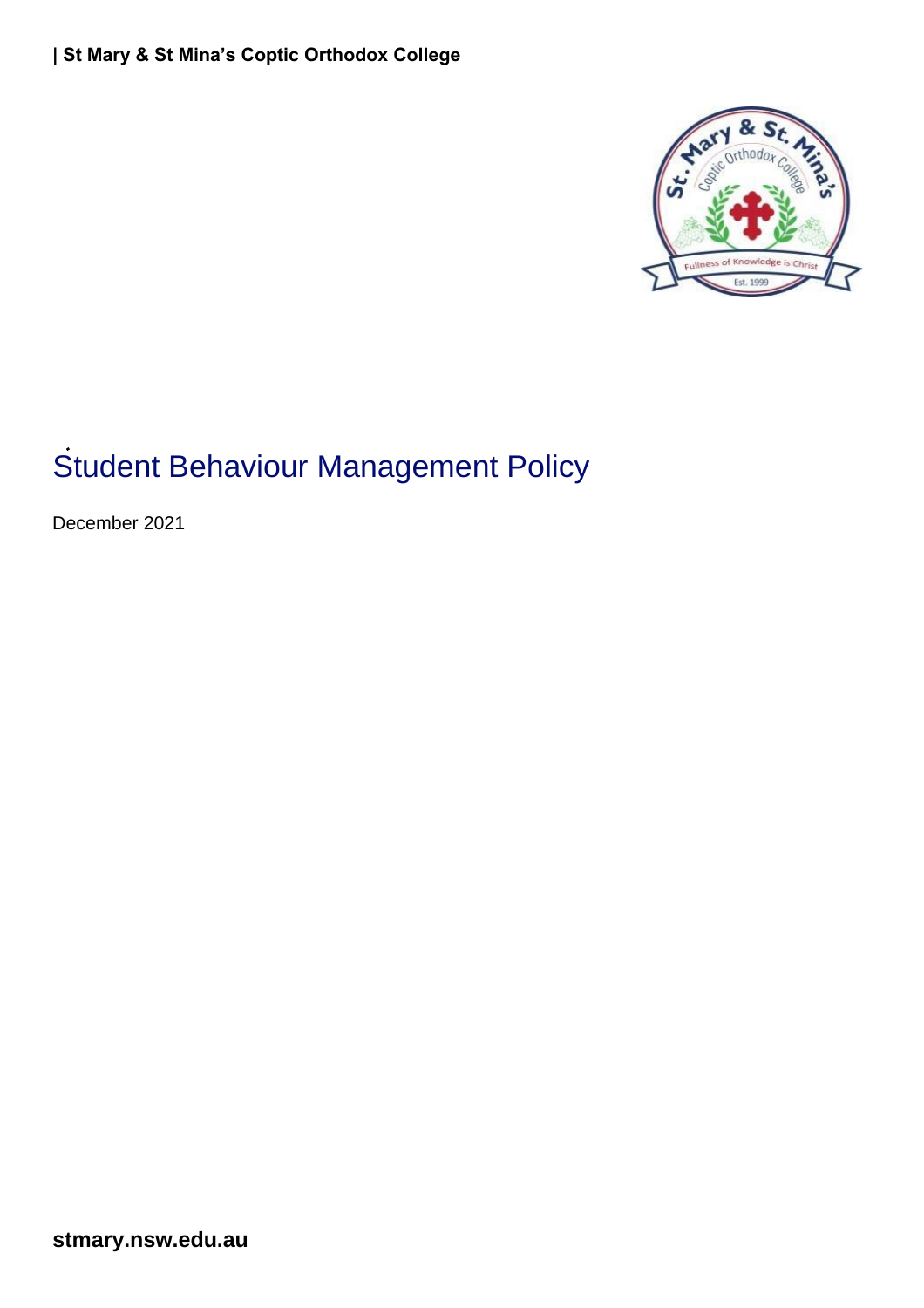# **Contents**

| <b>Student Behaviour Management (SBM) Policy</b>          |                 |
|-----------------------------------------------------------|-----------------|
| 1.                                                        | 4               |
| 2.                                                        | 4               |
| 3.                                                        | 5               |
| 4.                                                        | 5               |
| 4.1 Merit                                                 | 4               |
| 4.2 Demerit                                               | 5               |
| 5.                                                        | 6               |
| 5.1 Correction in class                                   | 5               |
| 5.2 Demerit                                               | 6               |
| 5.3 Parent contact                                        | 6               |
| 5.4 Lunch detention                                       | $6\phantom{1}6$ |
| 5.5 Restorative Justice Session - Secondary students only | $\overline{7}$  |
| 5.6 Suspension                                            | $\overline{7}$  |
| 5.7 Behaviour monitoring card                             | 8               |
| 5.8 Expulsion                                             | 8               |
| 6.                                                        | 10              |
| 6.1 Investigation                                         | $9\,$           |
| 6.2 Interviewing process                                  | $9\,$           |
| 6.3 Decision                                              | 9               |
| 6.4 Appeal and review process                             | 10              |

| <b>VERSION HISTORY</b> |                        |                      |                                     |                        |  |  |
|------------------------|------------------------|----------------------|-------------------------------------|------------------------|--|--|
| <b>VERSION</b>         | <b>APPROVED BY</b>     | <b>REVISION DATE</b> | <b>DESCRIPTION OF CHANGE</b>        | <b>AUTHOR</b>          |  |  |
|                        | Head of College        | 2013                 | Policy and procedure implementation | Head of College        |  |  |
| 2                      | Head of College        | 2017                 | Policy and procedure review         | Head of College        |  |  |
| 3                      | Head of College        | 2020                 | Policy and procedure review         | Deputy Head of College |  |  |
| -4.                    | <b>Head of College</b> | 2022                 | Policy and procedure review         | Head of College        |  |  |

\*Next review of policy to take place in December 2023 by Deputy Head of College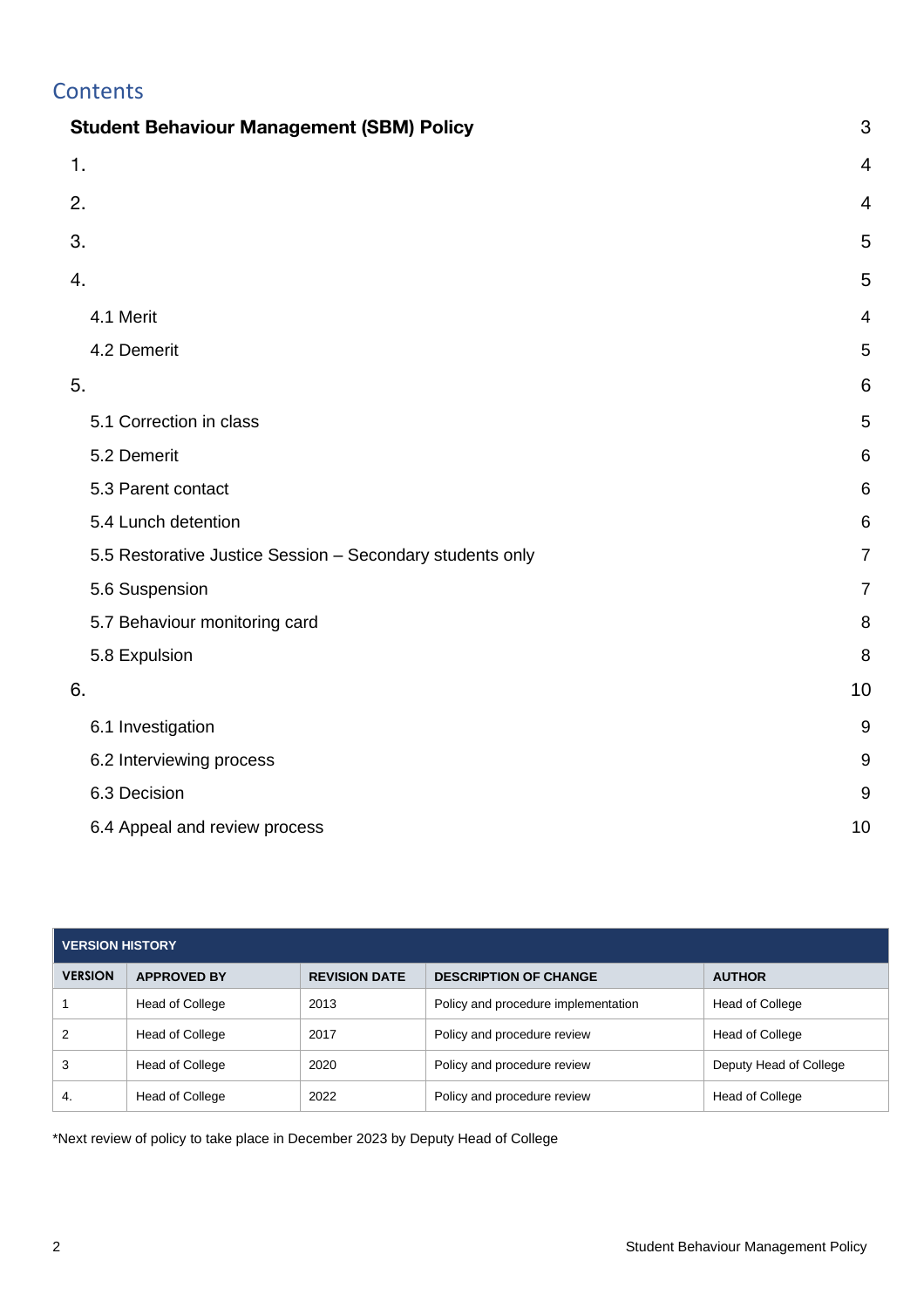# <span id="page-2-0"></span>**Student Behaviour Management (SBM) Policy**

About this policy

St Mary & St Mina's Coptic Orthodox College's SBM Policy outlines how a child's wellbeing is **monitored** within the college. It informs **students**, **parents/caregivers** and **staff** about the **aims**, underlying **philosophy**, **expectations**, **strategies** and **responsibilities** to encourage positive student behaviours.

# <span id="page-2-1"></span>1. Statement of purpose

St Mary & St Mina's Coptic Orthodox College (the college) is committed to providing a safe, fair and honest environment. The college is dedicated to maintaining a rigid and fair approach towards student behaviour, dealing with matters quickly and effectively, to ensure that a positive and productive learning environment is maintained for all students.

The SBM Policy was written in the spirit of the college's Christian Orthodox values of love, respect and justice. The Bible verse which best encapsulates the intention of this policy is found within Proverbs 10:17, "He who keeps instruction *is in* the way of life, but he who refuses correction goes astray".

The SBM Policy sets the framework through which the college manages student behaviour and has been formulated to provide support for staff, students and parents/caregivers within the college. The policy fosters engagement in learning, sets clear limits, recognises and rewards positive behaviour, while providing an opportunity for self-reflection and restorative justice when dealing with inappropriate conduct. This is achieved by outlining a system of relationships, rules and recognitions, designed to develop self-adjustment within students.

Wellbeing initiatives and consequences play an important role in guiding students as they transition from a young age through to adolescence, in the hope that modelling 'Christ like' behaviour, will in turn foster a conducive and supportive learning environment for all students at the college.

# <span id="page-2-2"></span>2. Values and core rules

The college is committed to providing a safe, supportive and responsive learning environment for everyone. Students at the college are expected to uphold Christian Orthodox values, modelling their behaviour on the example demonstrated in the Bible by Christ Himself.

By agreeing to the policy, the college expects students to adhere to the following core rules:

- always uphold the Christian Orthodox beliefs and values of the college;
- respect all members of the college community and show courtesy to all students, teachers and community members;
- follow college and classroom rules, including the directions of their teachers;
- strive for the highest standards in learning;
- resolve conflict respectfully, calmly and fairly;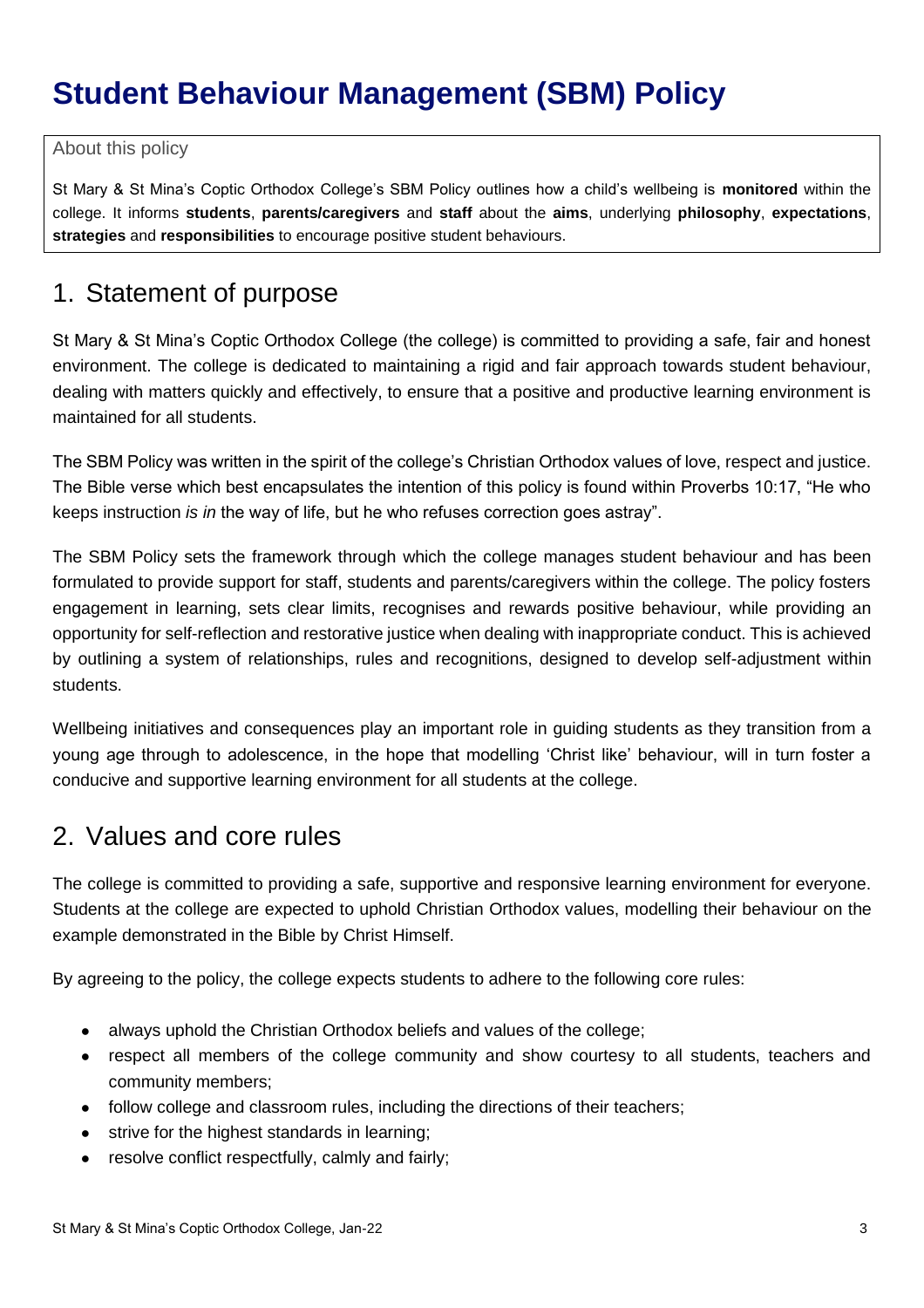- comply with the college's uniform and dress code;
- attend the college every day (unless legally excused);
- respect all property;
- never be violent or bring weapons, illegal drugs, alcohol or tobacco into our college; and
- never bully, harass, intimidate or discriminate against anyone

The college will take appropriate measures in response to behaviour that is deemed to be detrimental to self, others, the achievement of high quality teaching and learning or actions that violate the Christian Orthodox ethos of the college.

# <span id="page-3-0"></span>3. Strategies to promote positive behaviour

The college seeks to develop a culture of positive wellbeing by setting clear expectations for students and promoting positive behaviour. Strategies for encouraging this culture include:

- setting clear expectations;
- integration within specific learning, wellbeing and pastoral care programs;
- acknowledging positive behaviour in a range of ways including;
	- o verbal praise
	- o merits (see section titled 'SBM plan (merit/demerit system)'
	- o merit certificates and House Patron awards
	- o academic awards
	- o acknowledgement in assemblies and/or the college newsletter
	- $\circ$  awarding positions of responsibility and leadership
	- $\circ$  Principal's awards presented at annual Speech Day event

The recording and maintenance of student behaviour is contained within the learning management system 'SENTRAL'. All records are reviewed by the respective classroom teacher within the primary school and House Patron within the senior school. This is to ensure that there is consistency when monitoring and tracking the progress of student behaviour across the college.

# <span id="page-3-1"></span>4. SBM plan (merit/demerit system)

The college uses a 'merit and demerit' system to track student behaviour. The system uses a scale of 1-8 to monitor student progression. Every student that enters the college starts on level 3 within the system. In order to promote positive behaviour, students are encouraged to receive merits which will enable them to progress along the scale. The aim for every student at the college is to work towards achieving a level 8.

### <span id="page-3-2"></span>4.1 Merit

A student at the college may earn a merit/class award from a teacher for displaying exemplary behaviour or going above and beyond what may ordinarily be expected. The process of attaining awards is outlined below.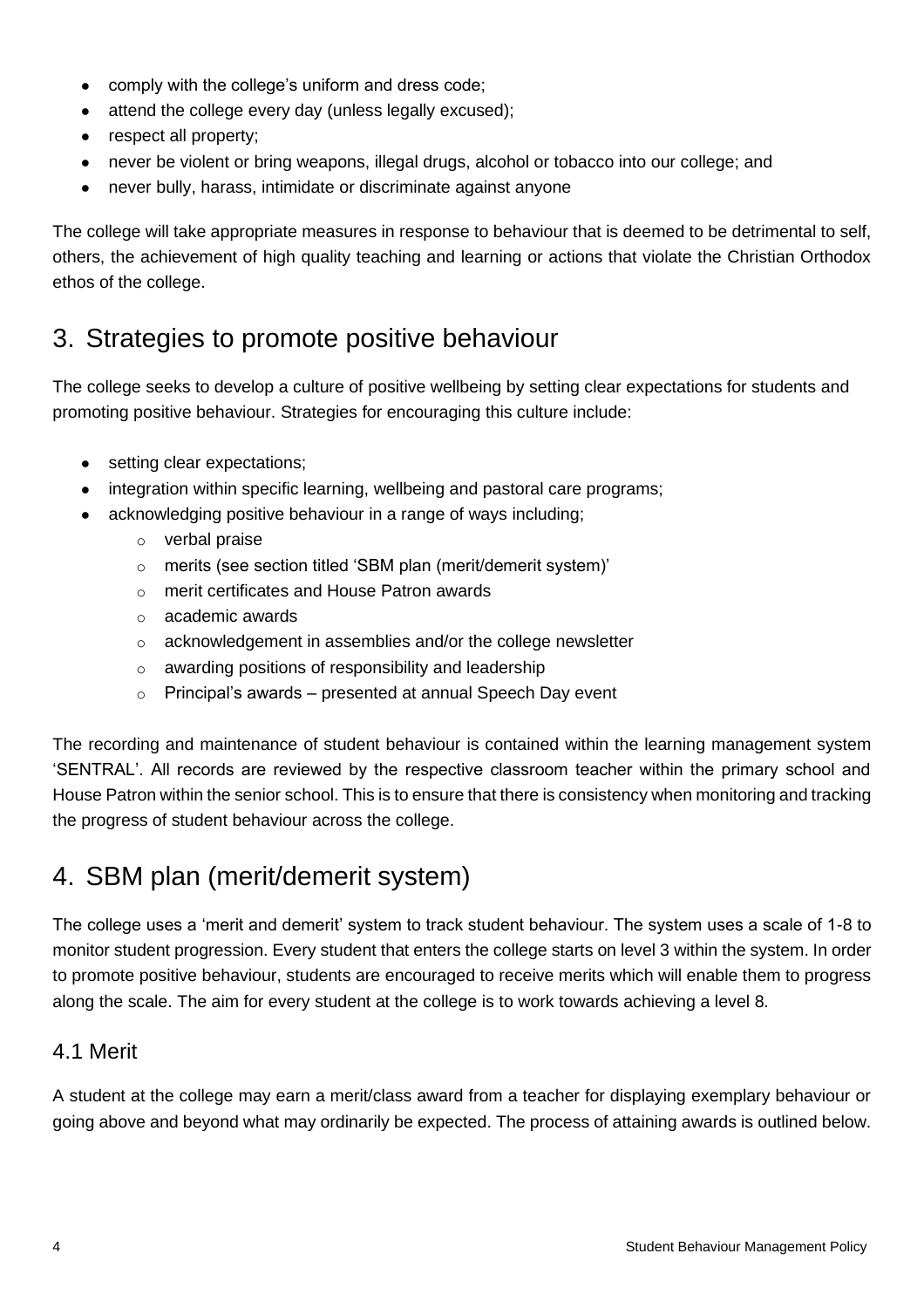| <b>PRIMARY</b>     |                                                         | <b>SECONDARY</b> |                              |
|--------------------|---------------------------------------------------------|------------------|------------------------------|
| 10 Teacher Awards  | = House Award                                           | 3 Merits         | = House Award                |
| 5 House Awards     | $=$ Principal Award                                     | 5 House Awards   | $=$ Principal Award          |
| 5 Principal Awards | $=$ St Mary & St Mina Awards $\vert$ 5 Principal Awards |                  | $=$ St Mary & St Mina Awards |

The St Mary and St Mina's award is the highest award attainable and is presented during the college's annual speech day ceremony.

### <span id="page-4-0"></span>4.2 Demerit

A student at the college may receive a demerit for displaying behaviour which is contrary to core rules of the college or for committing a minor incident. While it is up to the teacher's discretion to determine when a demerit should be issued, it should not be used as the first tool of behaviour management within the classroom (please see 'correction in class' section). In all incidences, procedural fairness will be offered to students by allowing them the opportunity to discuss any demerits that they feel were unwarranted by speaking directly to the issuing teacher, at the correct time or the respective House Patron.

If a student receives three (3) demerits in one week, then the student may be placed on an after-school detention. This is at the discretion of the respective House Patron. If a student receives three (3) detentions within a term, and after applying procedural fairness, then they may be placed on a suspension by the Head of College and/or Deputy Heads of College. Parents will be contacted when a student receives their second  $(2<sup>nd</sup>)$  after-school detention within a term and a meeting will take place with the Head of College and/or Deputy Heads of College to discuss strategies to avoid the student being issued with a suspension. Every time that a student receives an after-school detention, they will proceed to the negative direction along the merit/demerit system. Should a student be suspended a total of three (3) times over the course of their enrolment at the college, their enrolment privileges may need to be assessed. Additionally, the student may be asked to move on to another school or expelled from the college if their behaviour does not improve.

# <span id="page-4-1"></span>5. Consequences for unacceptable behaviour

While it is up to the discretion of every teacher at the college to determine the type of consequence a student may receive as part of any behaviour management (e.g., demerit, lunch detention or being kept back for 10 minutes during recess or lunch), the following is to be used as a guide for the consequences of unacceptable behaviour.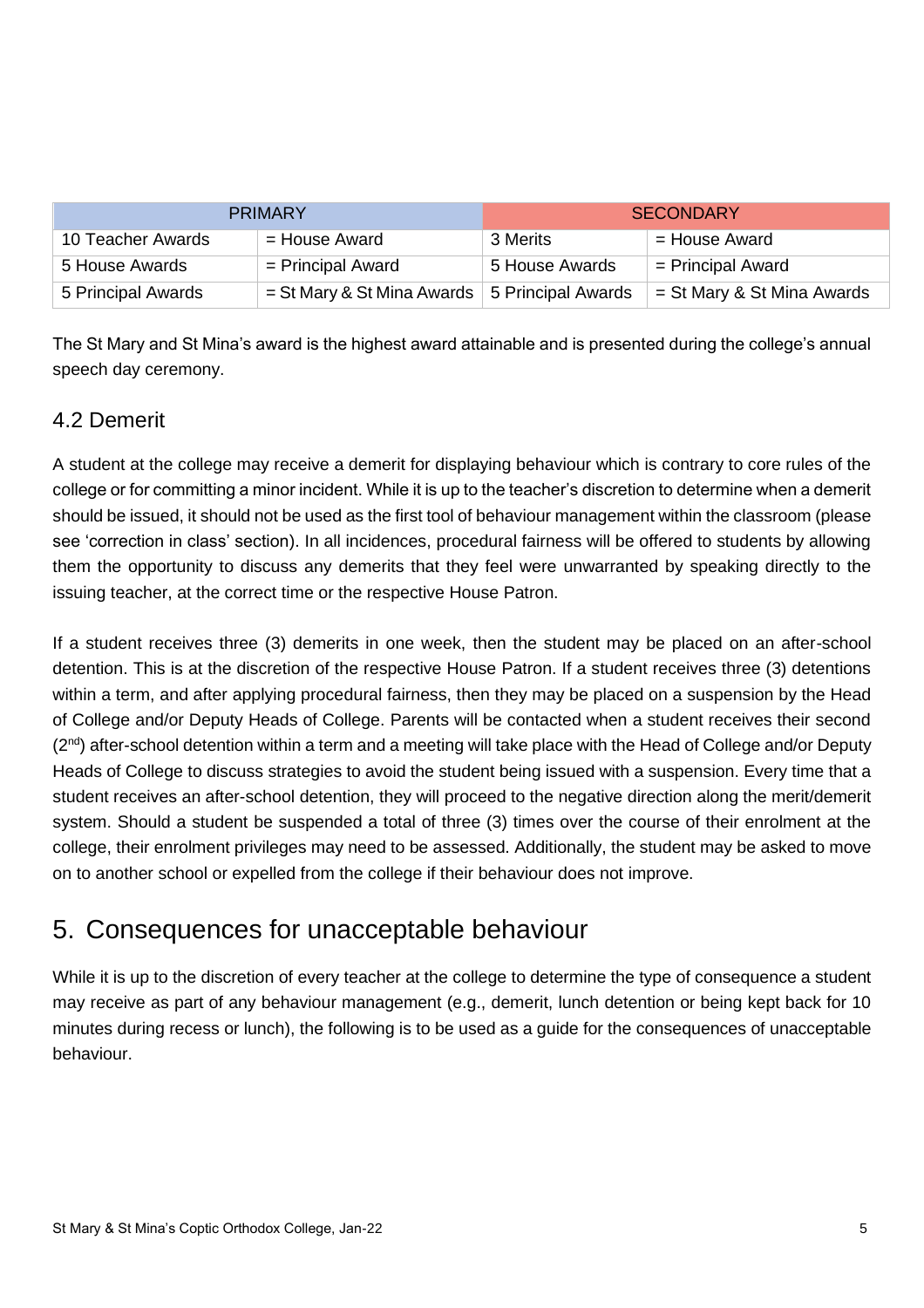# <span id="page-5-0"></span>5.1 Correction in class

A teacher at the college may determine that it is appropriate to rectify the behaviour of a student during class time if the student is displaying behaviour which is not conducive to the learning of their peers or defying the instructions of their classroom teacher.

The first course of action taken by the teacher should be to always reiterate their classroom expectations to the student, before taking any course of action. If the student continues to misbehave, the teacher should verbally warn the student. At this point, if the student continues to do the wrong thing, the teacher should isolate the student within the class. Should a student need to be isolated, this should be recorded within the student's profile in 'SENTRAL' as a negative incident. If the student is continuing to misbehave after being isolated, the teacher may send another student to find the Head of Faculty or the Deputy Heads of College to remove the student from the classroom. At this point, the student would have their parent/caregiver contacted and may be issued with further consequence as a result of their behaviour.

There are also instances that may require the student to be sent out of class immediately. In this instance, contact with the Head of Faculty or Deputy Heads of College should be made instantly to remove the student from the classroom. At no time should the student who is misbehaving be left unsupervised when removed from the classroom.

### <span id="page-5-1"></span>5.2 Demerit

As previously stated (in Section 4), a demerit should be given to a student that is displaying behaviour which is contrary to core rules of the college or for committing a minor incident. For more information, please read the merit/demerit section.

#### <span id="page-5-2"></span>5.3 Parent contact

There may be instances where parent/caregiver contact is required. If student's behaviour warrants contact to a parent/caregiver, the teacher must always ensure that they have gathered the evidence, which may require the student that has erred to complete an incident report. A copy of the report should always be signed by the student and uploaded to their profile within 'SENTRAL'.

When contacting a parent/caregiver, it is advised to always have a colleague present that can overhear the conversation. Should communication with a parent/caregiver become 'heated' and cannot be diffused, it is recommended that you end the conversation as respectfully and quickly as possible and refer the matter to the Deputy Heads of College.

Any contact with a parent/caregiver must be recorded within the student's profile in SENTRAL. Under no circumstances is a member of the college staff to tolerate any threats or abuse from a parent/caregiver. If this is the case, the incident should be reported immediately to the Deputy Heads of College and the teacher should provide an incident report outlining the contents of the communication.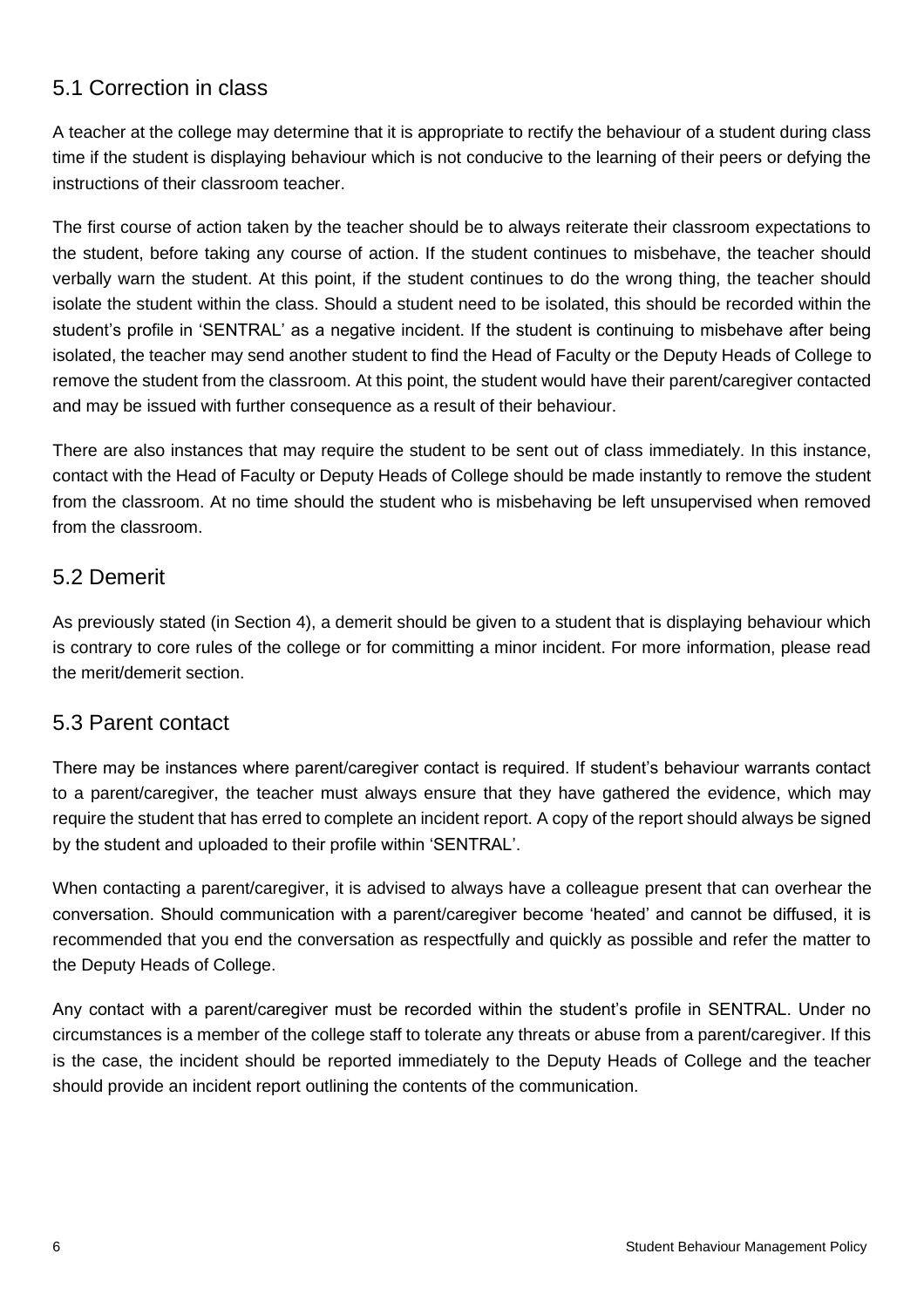# <span id="page-6-0"></span>5.4 Lunch detention

A student at the college may receive a lunch detention from a teacher for an incident that may not warrant a demerit or parent/caregiver contact. If this is the case, the student must remain under the supervision of a teacher at all times for the duration of the detention, with the incident and the detention recorded in the student's profile in SENTRAL.

#### <span id="page-6-1"></span>5.5 Restorative Justice Session – Secondary students only

A student may be issued a restorative justice session upon receiving three (3) demerits within the same week. Additionally, a restorative justice session may be issued as a consequence to a student for an incident that warrants more than a demerit, but is less than a suspension. A student that is blatantly disregarding the college's expectations around uniform or chewing gum; for example, may be issued with a restorative justice session. The session should be recorded in SENTRAL and the student is only permitted to sit the session once they have returned the session slip which has been acknowledged and signed by their parent/caregiver.

The restorative justice session will take place on Friday afternoons for students from Year 7-12 from 3:15pm-4:15pm. Should a student fail to attend the session they will receive an additional session, which they must also attend for failing to attend the initial session. On the third instance that a child fails to sit for their session without a valid reason from their parents/guardian, the student may be placed on a suspension by the Head of College and/or Deputy Head of Secondary.

The restorative justice session provides the student the opportunity to acknowledge their poor decisions and to work through strategies to prevent this from occurring again in the future.

#### <span id="page-6-2"></span>5.6 Suspension

*Suspension is the short- or long-term removal of a student from class. Based on the actions displayed and taking into consideration adequate supervision and wellbeing of the child, a suspension will either take place at school or at home.*

Suspension will occur as a consequence of a serious breach of college rules, or serious disobedience.

Where any staff member considers that an act or the behaviour of a student may warrant serious consequences beyond detention, the staff member must refer the matter via writing or email to the appropriate senior member of staff. Dependent on the matter, the appropriate staff member will be: House Patron (Welfare), Head of Faculty (Curriculum) or the Deputy Heads of College.

Once the incident has been investigated, all reports will be forwarded to the Head of College who can make a reasonable and unbiased decision, using the principles of procedural fairness.

Where the level of misbehaviour is in breach of the College's Code of Conduct, individual behaviour management plans must be made.

If a student is suspended, work must be organised for the student by requesting the students' teachers to complete the 'Work for Student on Leave' - found on the appropriate google drive folder.

Plans will be made by the College Welfare Team and negotiated between the College, students and parents/caregiver, taking into consideration the students: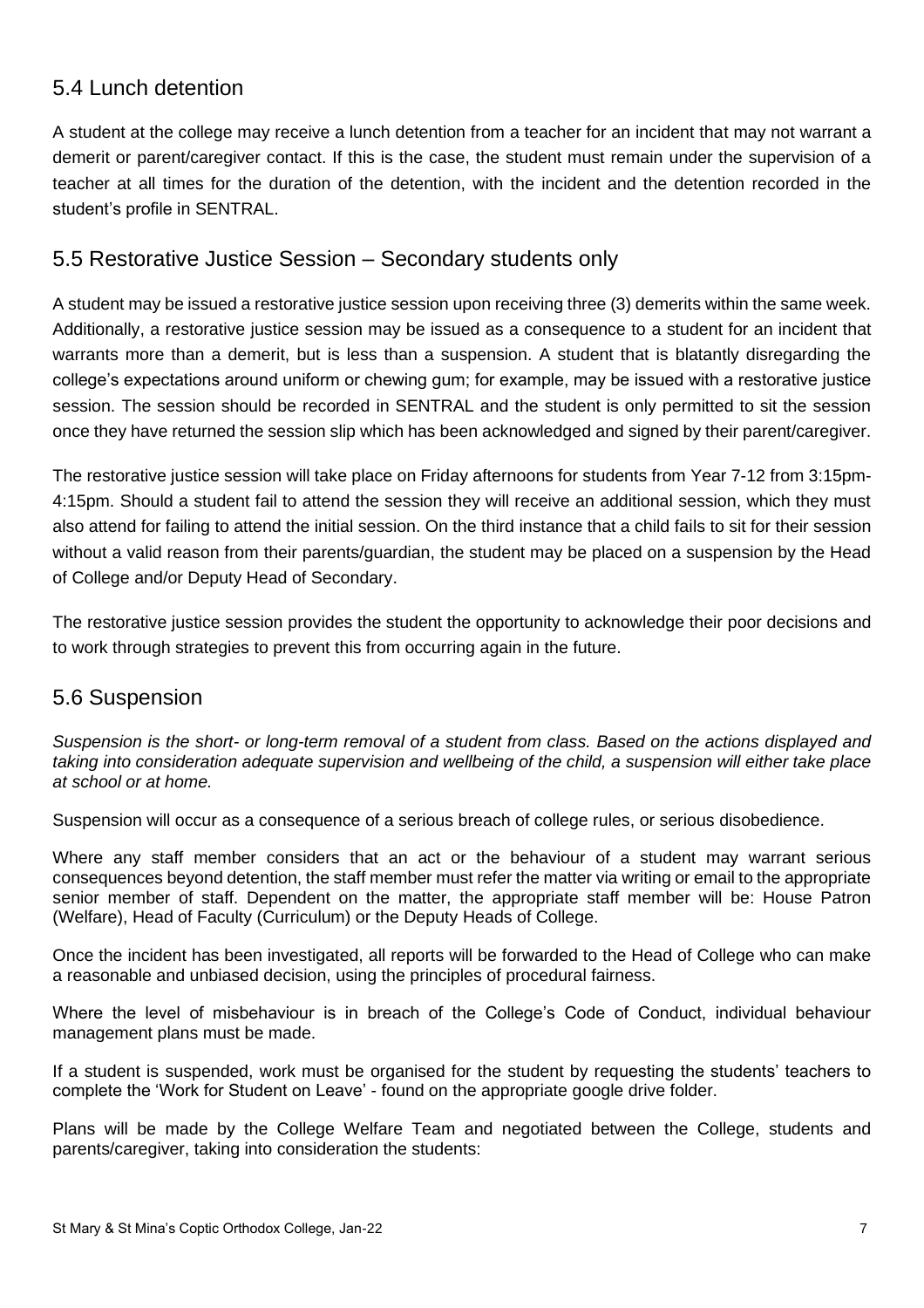- age;
- developmental needs; and
- behavioural context.

The College Welfare Team will refer the student to other support available that may include the House Patrons, College Counsellor and the College Chaplain.

Upon returning to the college, the student may be placed on a behaviour monitoring card, where the desired behaviour/goals for the student will be clearly described. The plan will outline the changes required to the learning environment to support the student to improve their behaviour.

## <span id="page-7-0"></span>5.7 Behaviour monitoring card

A behaviour monitoring card may be issued to a student that has demonstrated similar misconduct across two or more classes or upon returning to the college from a suspension.

The behaviour monitoring card sets out the desired behaviour/goals for the student and outlines the changes required to the learning environment to support the student to improve their behaviour.

The length of time that the student will be placed on a behaviour monitoring card is to be determined by either the Deputy Heads of College or House Patron. At the end of each day, the student is to write a short reflection based on their day's performance and return the behaviour monitoring card to their House Patron signed by their parent/caregiver.

### <span id="page-7-1"></span>5.8 Expulsion

*An expulsion is the cancelation of students enrolment from St Mary and St Mina's Coptic College.*

A student is to be expelled from the college for incidents which the college regards as the most serious of incidents. Examples include, but are not limited to:

- reckless or intentional behaviour that causes injury to other students or staff members;
- repeat actions that could have caused injury to students or staff;
- bullying, harassment or vilification of students or staff;
- serious breaches of college procedures relating to the inappropriate use of technology, including but not limited to cyber bullying, accessing of inappropriate material of a sexual nature while in school and/or distributing material to other students, taking inappropriate photographs of other students or staff and or the distribution of the photographs;
- theft of student or staff property;
- leaving the college grounds without permission;
- vilification of other students; and/or
- criminal acts or the possession of illicit materials such as drugs or weapons.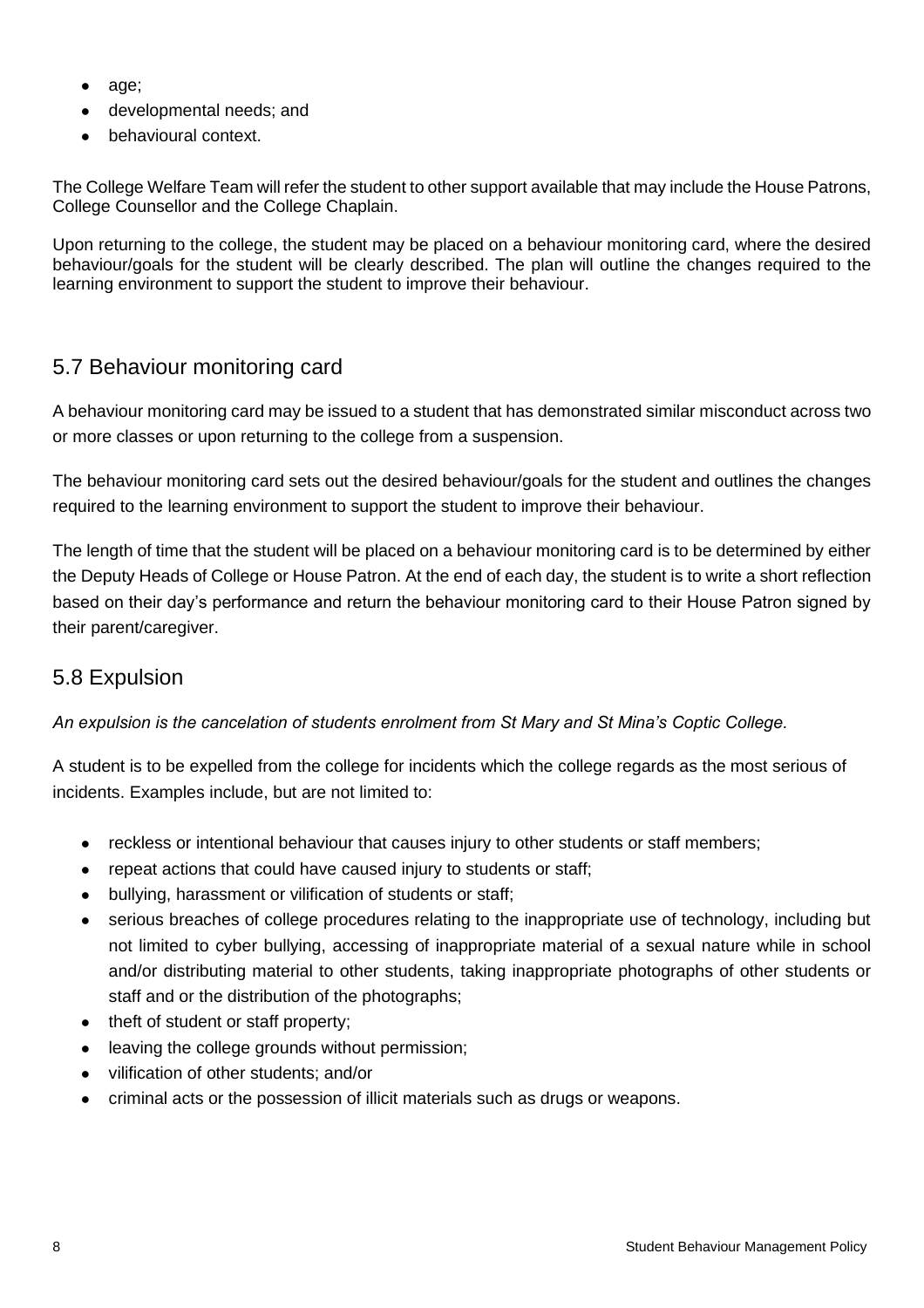**Exclusion** is the act of preventing a student's admission to a number of schools. St Mary and St Mina's Coptic Orthodox College believes that all children deserve a second chance and that a new educational environment may be helpful for the child. As such, the college does not condone the exclusion of any student.

The College prohibits the use of *corporal punishment* in disciplining students attending the College and does not explicitly or implicitly sanction the administering of *corporal punishment* by non-school persons, including parents, to improve wellbeing at the College. Any allegations of staff involved in corporal punishment will be investigated in line with the colleges Child Protection and Grievance and Complaints policy. *[www.stmary.nsw.edu.au](http://www.stmary.nsw.edu.au/)*

All illegal actions including the use of a weapon, sexual assault and inappropriate content being placed or sent via technology or the use of corporal punishment either inside or outside of the college will be reported to the NSW Police Force's local Student Liaison Officer, Sgt Rod SILVA email: [silv1rod@police.nsw.gov.au](mailto:silv1rod@police.nsw.gov.au) for further action/advice.

# <span id="page-8-0"></span>6. Investigating disciplinary matters

Prior to issuing a student with disciplinary action pertaining to breaches of college rules that are of the most serious in nature, the following general procedures must be adhered to for dealing with these allegations.

Once a matter has been identified by a student or a member of staff, an incident report must be completed immediately, which contains as much detail as possible about the alleged incident. The incident report must then be forwarded to the Deputy Head of College who will commence an investigation of the matter.

# <span id="page-8-1"></span>6.1 Investigation

The Deputy Heads of College will arrange a meeting in a timely manner with the individual/s reporting the incident to discuss the details of the report and gather all the evidence.

Depending on the severity of the matter and whether students pose a threat or harm to others, the Deputy Heads of College may choose to temporarily isolate the alleged offender, who must remain supervised at all times, until he/she interviews the alleged student.

### <span id="page-8-2"></span>6.2 Interviewing process

In keeping to the principles of procedural fairness, the alleged student must be provided with the opportunity to respond to the claims which have been made against them. The alleged student will need to:

- complete an incident report;
- be advised of the procedures which will be followed during the investigation;
- $\bullet$  be informed of who will be making the decision if disciplinary action is required (the Head of College or their delegate); and
- know the correct procedures of how they can appeal a decision that is made.